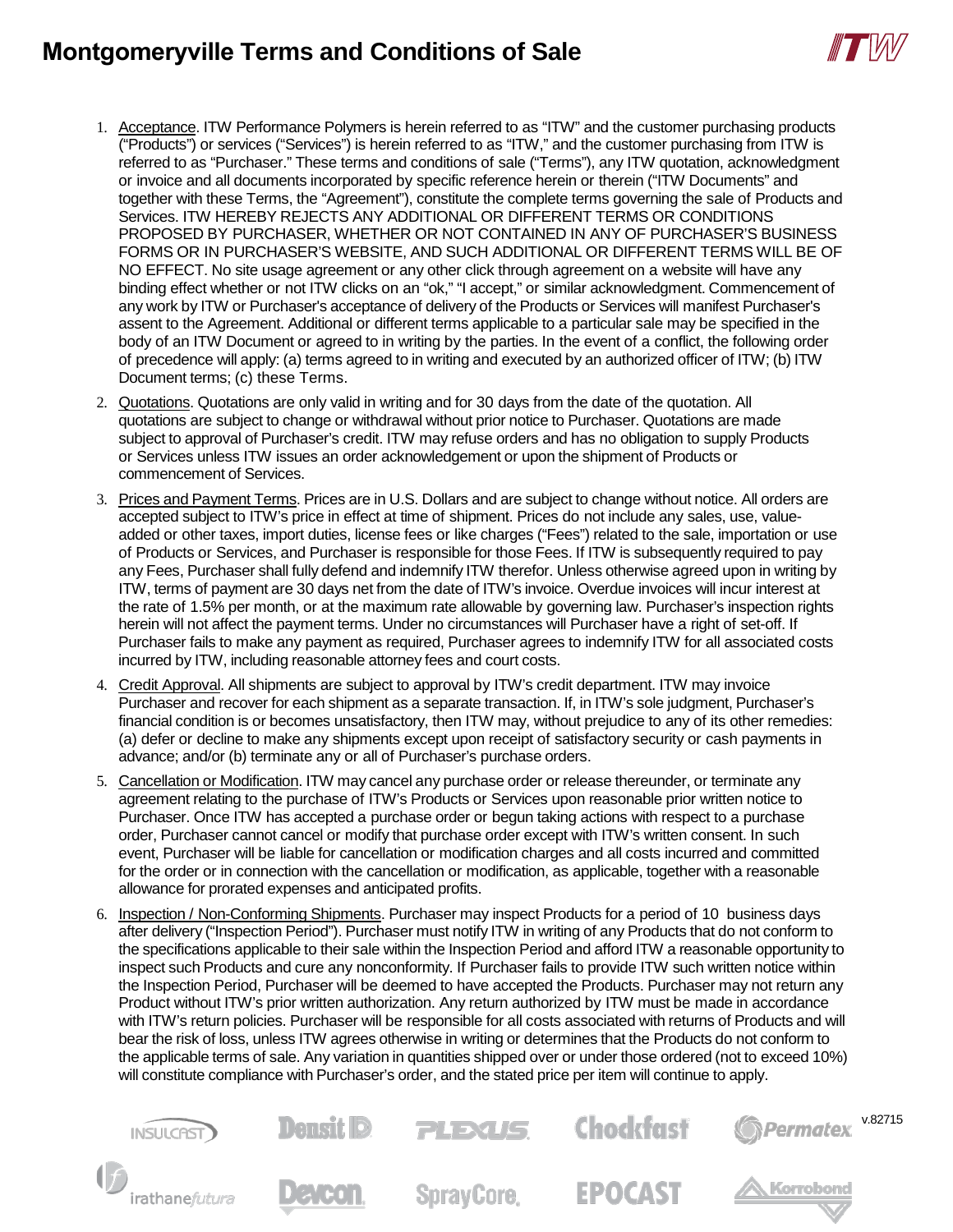

- 7. Delivery. ITW anticipates use of common carriers for shipment of Products. Unless otherwise agreed upon in writing by ITW,all products will be shipped FCA Origin. Shipping dates are approximate and are based upon prompt receipt of all necessary information from Purchaser. ITW may ship items in a single or multiple shipments. Title to the Products and risk of loss shall pass to Purchaser upon shipment in accordance with the applicable shipping term. Purchaser assumes all risk and liability for loss and use or misuse by third parties who acquire or use the Products illicitly after delivery. Purchaser must notify ITW and the delivering carrier within 10 business days from date of receipt of Products, of any damage or shortage, and afford ITW a reasonable opportunity to inspect the Products. Any loss occasioned by damage or shrinkage in transit will be for Purchaser's account, and claims for such loss must be made solely against the carrier.
- 8. Returned Goods: All returns must be made within 45 days of invoice date. Items returned must be in a salable condition, and be in full, unopened, original factory cartons. No returns on non-standard products or products explicitly stated on individual price lists. 30% restocking fee on all returns. Exceptions to our return policy can only be granted with written pre-approved authorization from ITW Performance Polymers. All returned shipments require a returned material authorization (RMA) number issued by ITW prior to shipment. The RMA number must be clearly marked on the returned package and documents.
- 9. Warranty. ITW warrants that it will convey the Products free and clear of all liens, security interests and encumbrances created by, through or under ITW. ITW further warrants that for a period of [3 months unless otherwise specified by the Technical Data Sheet (TDS) from the date of delivery to the common carrier (the "Warranty Period"), under normal use and given proper installation and maintenance as determined by ITW, the Products: (a) will conform to the physical properties as stated in the TDS at time of use, unless otherwise specified in writing by ITW; and (b) will be free from substantial defects in material and workmanship.

In the event of a breach of the warranties set forth above (the "Warranties"), ITW will, at ITW's option and as ITW's sole liability and Purchaser's sole remedy, repair, replace or credit Purchaser's account for, any Product that fails to conform to the Warranties, provided that (i) during the Warranty Period ITW is promptly notified in writing upon discovery of such failure with a detailed explanation of any alleged deficiencies; (ii) ITW is given a reasonable opportunity to investigate all claims; and (iii) ITW's examination of such Product confirms the alleged deficiencies and that the deficiencies were not caused by accident, misuse, neglect, improper installment, unauthorized alteration or repair or improper testing. No Products may be returned to ITW until inspection and approval by ITW.

The Warranty against defects does not apply to: use of the Products with equipment, components or parts not specified or supplied by ITW or contemplated under the Product documentation.

EXCEPT AS SET FORTH HEREIN, ITW MAKES NO WARRANTY OR REPRESENTATION OF ANY KIND, EXPRESS OR IMPLIED (INCLUDING NO WARRANTY OF MERCHANTABILITY OR FITNESS FOR ANY PARTICULAR PURPOSE).

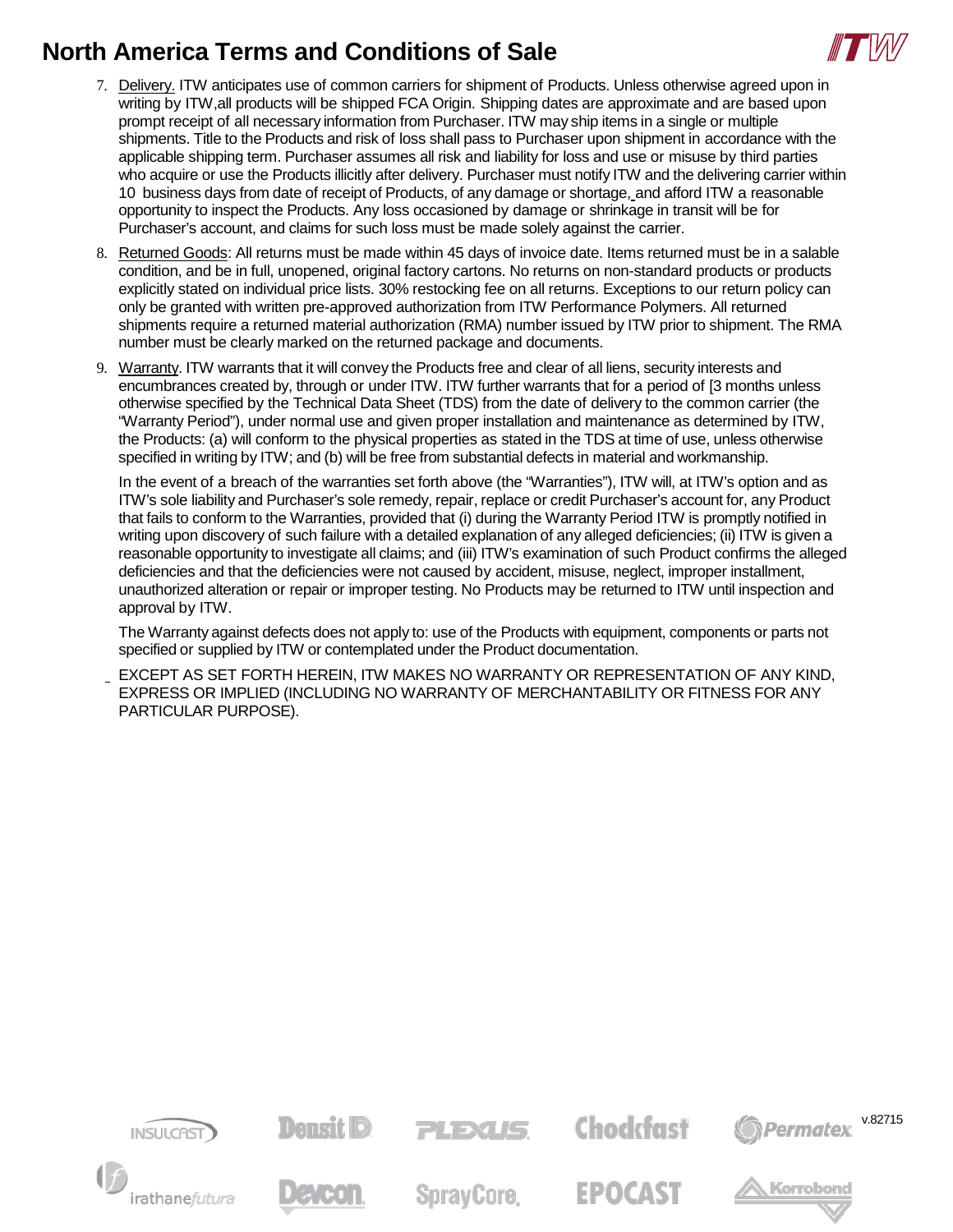

- 10. Limitation of Liability and Remedies. ITW WILL NOT BE LIABLE, AND PURCHASER WAIVES ALL CLAIMS AGAINST ITW, FOR INDIRECT, INCIDENTAL, SPECIAL, PUNITIVE OR CONSEQUENTIAL DAMAGES, DOWN TIME, LOST PROFITS OR COMMERCIAL LOSSES, WHETHER OR NOT BASED UPON ITW'S NEGLIGENCE OR BREACH OF WARRANTY OR STRICT LIABILITY IN TORT OR ANY OTHER CAUSE OF ACTION. IN NO EVENT WILL ITW'S LIABILITY IN CONNECTION WITH THE AGREEMENT OR SALE OF ITW'S PRODUCTS OR SERVICES EXCEED THE PURCHASE PRICE OF THE SPECIFIC PRODUCTS OR SERVICES AS TO WHICH THE CLAIM IS MADE.
- 11. Product Use. Purchaser is solely responsible for determining if a Product is fit for a particular purpose and suitable for Purchaser's method of application. Accordingly, and due to the nature and manner of use of ITW's Products, ITW is not responsible for the results or consequences of use, misuse or application of its Products. All physical properties, statements and recommendations are either based on the tests or experience that ITW believes to be reliable, but they are not guaranteed.
- 12. Ownership of Intellectual Property. All drawings, know-how, designs, specifications, inventions, devices, developments, processes, copyrights and other information or intellectual property disclosed or otherwise provided to Purchaser by ITW and all rights therein (collectively, "Intellectual Property") will remain the property of ITW and will be kept confidential by Purchaser in accordance with these Terms. Purchaser has no claim to, nor ownership interest in, any Intellectual Property, and such information, in whatever form and any copies thereof, shall be promptly returned to ITW upon request from ITW. Purchaser acknowledges that no license or rights of any sort are granted to Purchaser hereunder in respect of any Intellectual Property, other than the limited right to use ITW's Products or receive the Services purchased from ITW.
- 13. Use of Trademarks and Trade Names. Purchaser shall not use, directly or indirectly, in whole or in part, ITW's name, or any other trademark or trade name that is now or may hereafter be owned by ITW (collectively the "Trademarks"), as part of Purchaser's corporate or business name, or in any way in connection with Purchaser's business, except in a manner and to the extent authorized herein or otherwise approved by ITW in writing. Purchaser hereby acknowledges ITW's ownership of the Trademarks and the goodwill associated therewith. Purchaser shall not infringe upon, harm or contest the validity of any Trademarks. Purchaser shall be entitled to use the Trademarks only in connection with the promotion or sale of the Authorized Products pursuant to the terms of the Agreement. Purchaser shall reproduce the Trademarks exactly as specified by ITW. Purchaser shall not use the Trademarks in combination with any other trademarks or names. Purchaser agrees that it will not register or attempt to register any Trademark or any colorable imitation thereof (including any non-English language variation thereof), or use such Trademarks for any products or for any purposes other than those set forth in the Agreement. Purchaser shall not at any time during or after termination of the Agreement use in its business any other trademark that is similar to or in any way resembles the Trademarks so as to be likely to cause deception or confusion with the Trademarks. Purchaser shall provide reasonable cooperation to ITW with respect to any efforts of ITW to protect, defend or enforce its rights to the Trademarks. Should Purchaser cease being an authorized customer of ITW for any reason, Purchaser shall immediately discontinue any formerly permitted use of ITW's name or the Trademarks.
- 14. Confidential Information. All information furnished or made available by ITW to Purchaser in connection with the subject matter hereof shall be held in confidence by Purchaser. Purchaser agrees not to use (directly or indirectly), or disclose to others, such information without ITW's prior written consent. The obligations in this section will not apply to any information that: (a) at the time of disclosure was or thereafter becomes generally available to the public by publication or otherwise through no breach by Purchaser of any obligation herein; (b) Purchaser can show by written records was in Purchaser's possession prior to disclosure by ITW; or (c) is legally made available to Purchaser by or through a third party having no direct or indirect confidentiality obligation to ITW with respect to such information.
- 15. Audit. Unless agreed to in writing by an officer of ITW, neither Purchaser nor any Purchaser representative, may examine or audit ITW's cost accounts, books or records of any kind or any matter, or any other data that ITW, in its sole discretion, considers confidential or proprietary.

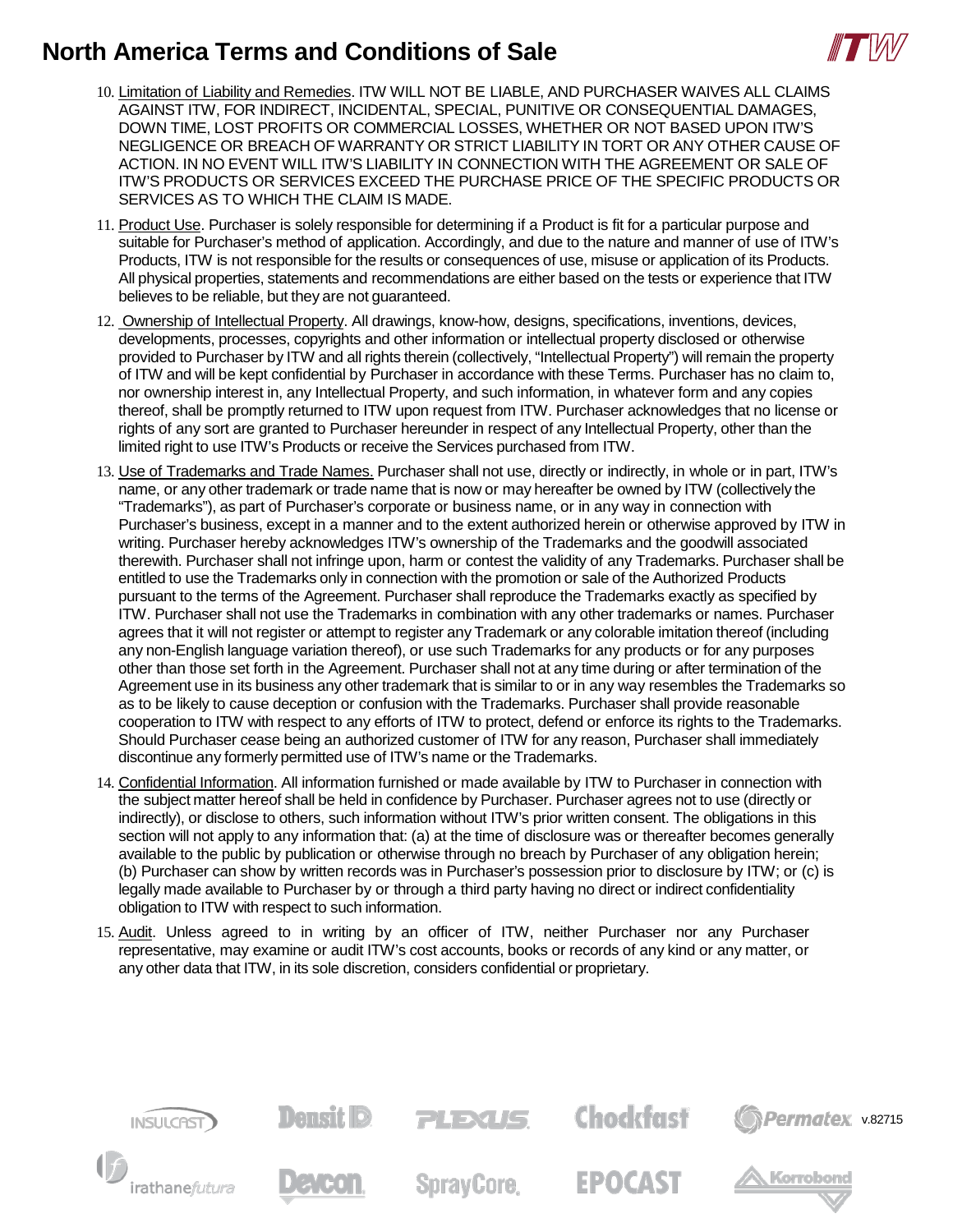

- 16. Infringement and Indemnification. Except as set forth below, ITW agrees to defend and indemnify Purchaser against any claims, costs, damages, liability and expenses resulting from actual patent, trademark or copyright infringement, misappropriation of confidential information, or violation of any other Intellectual Property right, domestic or foreign that may arise from the sale of ITW's proprietary Product to Purchaser as such pertains to the subject matter of the Agreement (each, a "Claim"); provided, however, (a) Purchaser supplies ITW written notice of such Claim immediately after the Purchaser has notice of such Claim, (b) Purchaser cooperates with ITW in the defense and settlement of such Claim; and (c) Purchaser allows ITW the right to defend and settle such Claim at ITW's expense If a suit or claim results in any injunction or order that would prevent ITW from supplying any part or Product falling under the Agreement, or if the result of such a suit or claim would, in the reasonable opinion of ITW, otherwise cause ITW to be unable to supply such parts or Products, ITW may do one or more of the following: (i) secure an appropriate license to permit ITW to continue supplying those parts or Products; (ii) modify the appropriate part or Product so that it becomes non-infringing; (iii) replace the appropriate part or Product with a non-infringing but practically equivalent part or Product; or (iv) if ITW cannot reasonably accomplish the actions specified in subsections  $(i) - (iii)$ , then in ITW's sole discretion, ITW may discontinue selling the part or Product without any further liability to Purchaser. Notwithstanding the foregoing, ITW shall have no liability or duty to defend and indemnify Purchaser against any Claim relating to: (1) the use of any part or Product, (2) the combination of any part or Product with any other part or product not supplied by ITW, or (3) any part or Product or process that is designed or specified by Purchaser.
- 17. ITW Employees. ITW sales and service employees do not have the training or authority to make legal representations or enter into any agreements or execute any Purchaser documents affecting legal responsibilities or waiving legal rights, including those regarding the transfer of intellectual property rights or related to privacy laws. Any such representations, agreements or documents will not be binding on ITW or such ITW employees.
- 18. Compliance. Purchaser agrees to comply with all federal, state, local and foreign rules, regulations, ordinances and laws applicable to Purchaser's obligations hereunder and Purchaser's use of the Products and Services, including import/export laws, labor laws and anti-corruptionlaws.
- 19. Relationship of the Parties. Nothing in the Agreement or the course of dealing of the parties may be construed to constitute the parties hereto as partners, joint venturers or as agents for one another or as authorizing either party to obligate the other in anymanner.
- 20. Force Majeure. ITW will not be responsible for failure to perform in a timely manner under the Agreement when its failure results from events beyond its reasonable control (an event of "Force Majeure"), including acts of God, epidemics, acts of war whether declared or undeclared, blockades, labor disputes (whether of ITW's employees or the employees of others), raw material shortages and material increases in costs of raw materials. In the event of Force Majeure, the time for performance will extend for such time as reasonably necessary to enable ITW to perform.
- 21. Assignment; Binding Effect. No assignment of any rights or interest or delegation of any obligation of Purchaser under the Agreement or Purchaser's purchase order may be made without ITW's prior written consent. Any attempted assignment will be void. ITW may assign the Agreement or otherwise transfer its rights and/or obligations under the Agreement. The Agreement will inure to the benefit of and be binding upon the parties and their respective permitted successors and assigns.
- 22. Waiver. In the event of any default by Purchaser, ITW may decline to ship Products or provide Services. If ITW elects to continue shipping or otherwise fails to insist upon strict compliance with the Agreement, ITW's actions will not constitute a waiver of Purchaser's default or any other existing or future default, or affect ITW's legal remedies.